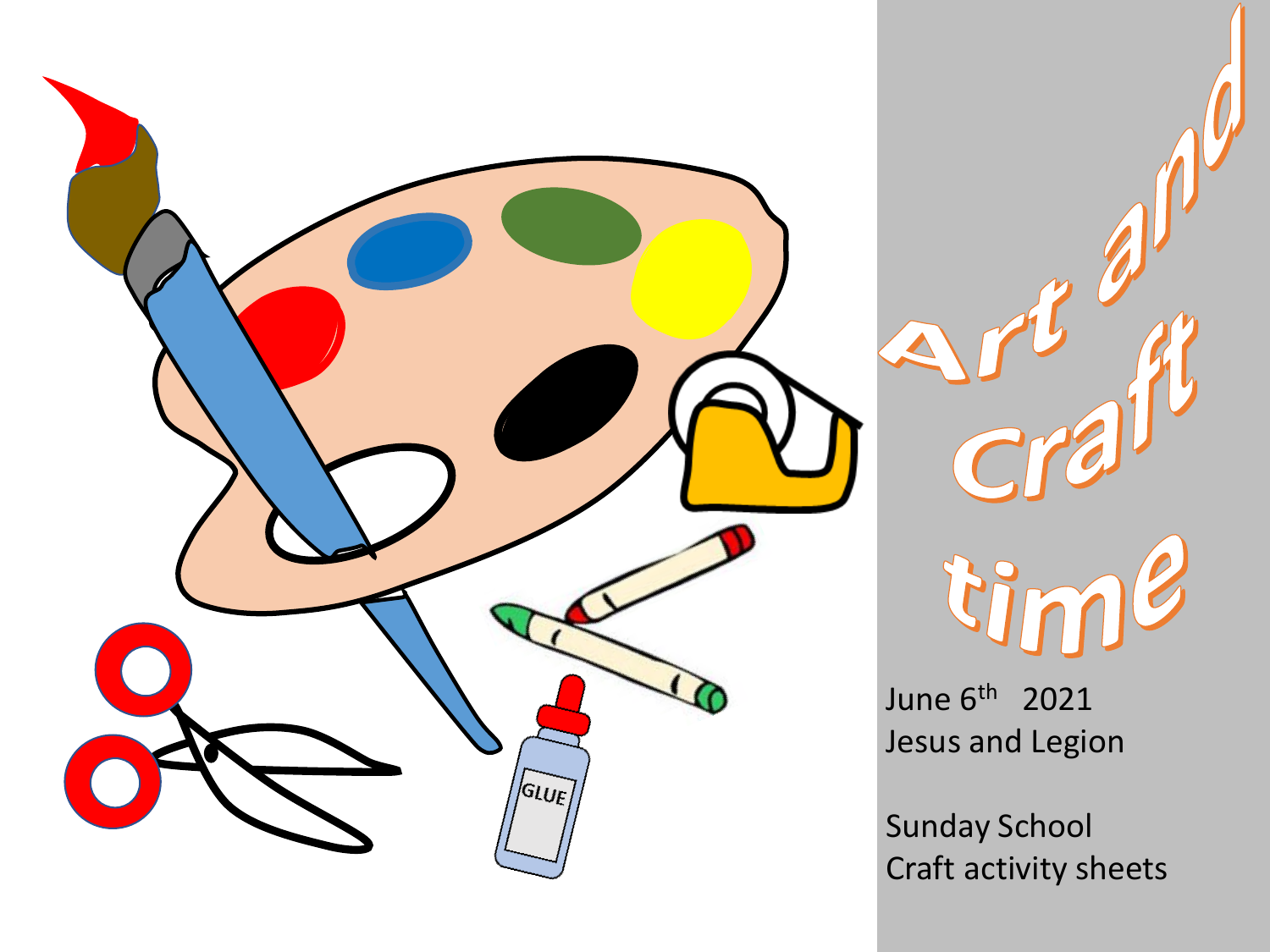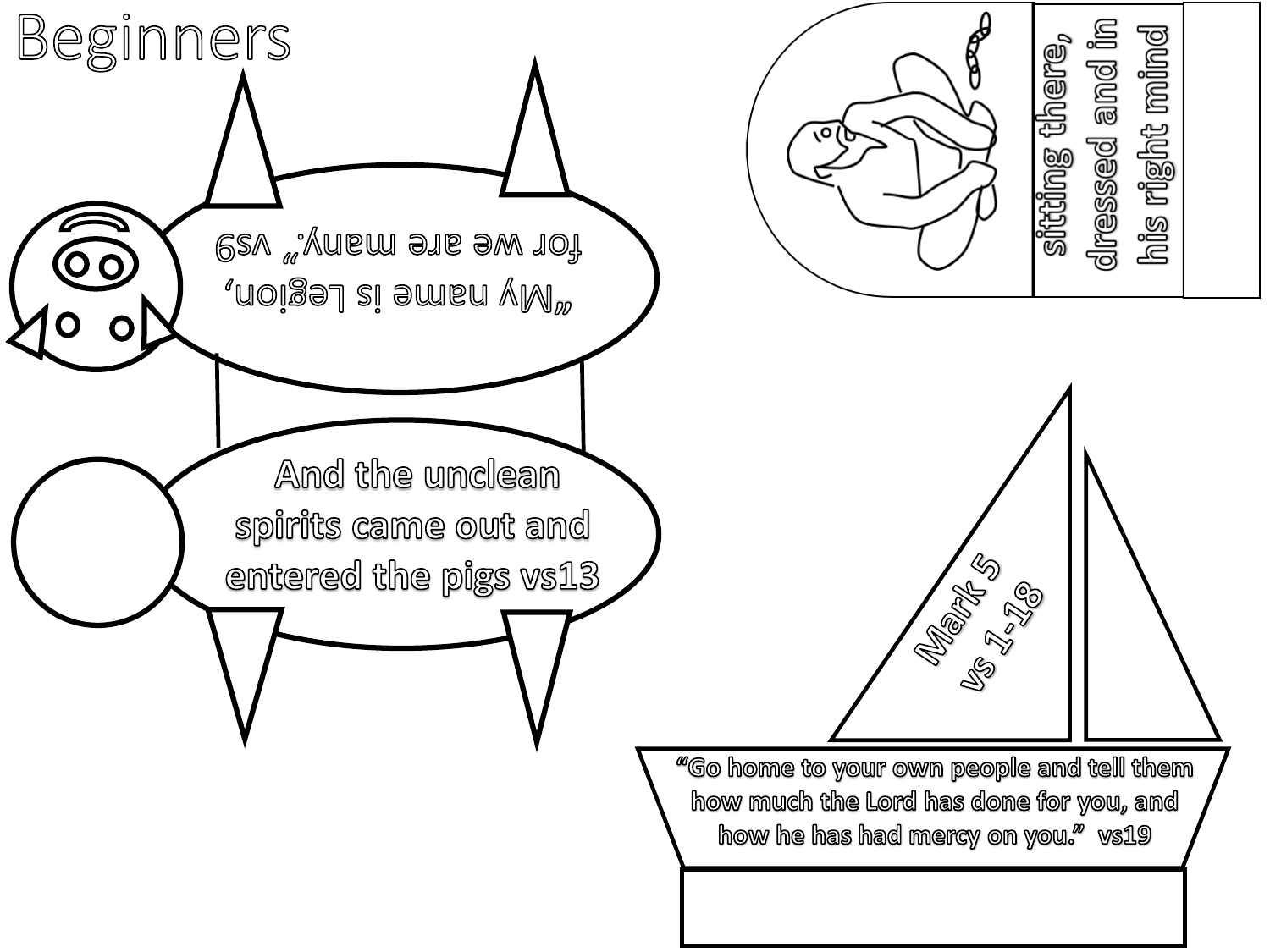| JUNIOIS                                   |                          |                         |                                        |                                                                                                                          |
|-------------------------------------------|--------------------------|-------------------------|----------------------------------------|--------------------------------------------------------------------------------------------------------------------------|
| Gerasenes                                 | $\overset{\circ}{\odot}$ |                         | $\overset{\circ}{\odot}$               | Jesus got out                                                                                                            |
| Who got out of the boat                   | $\overset{\circ}{\odot}$ |                         | $\overset{\circ}{\odot}$               | The people began to plead with<br>Jesus                                                                                  |
| Who came to see Jesus                     | $\bigodot^\infty_\infty$ | amazed                  | $\odot^\circ$                          | Jesus, Son of the Most High God                                                                                          |
| Who asked to be sent to<br>a herd of pigs | $\overset{\circ}{\odot}$ | And all the people were | $\odot$                                | Jesus came to this area                                                                                                  |
| Who called out                            | $\widetilde{\mathbb{C}}$ |                         | $\overset{\circ}{\odot}$               | two thousand                                                                                                             |
| How many pigs were<br>there?              | $\overset{\circ}{\odot}$ |                         | $\overset{\circledcirc}{\circledcirc}$ | demons                                                                                                                   |
| Who asked Jesus to leave                  | $\overline{\mathbb{O}}$  |                         | $\overset{\circledcirc}{\odot}$        | Legion                                                                                                                   |
| Legion wanted to leave<br>but Jesus said  | $\widetilde{\mathbb{C}}$ |                         | $\overset{\circ}{\odot}$               | "Go home to your own people and<br>tell them how much the Lord has<br>done for you, and how he has had<br>mercy on you." |